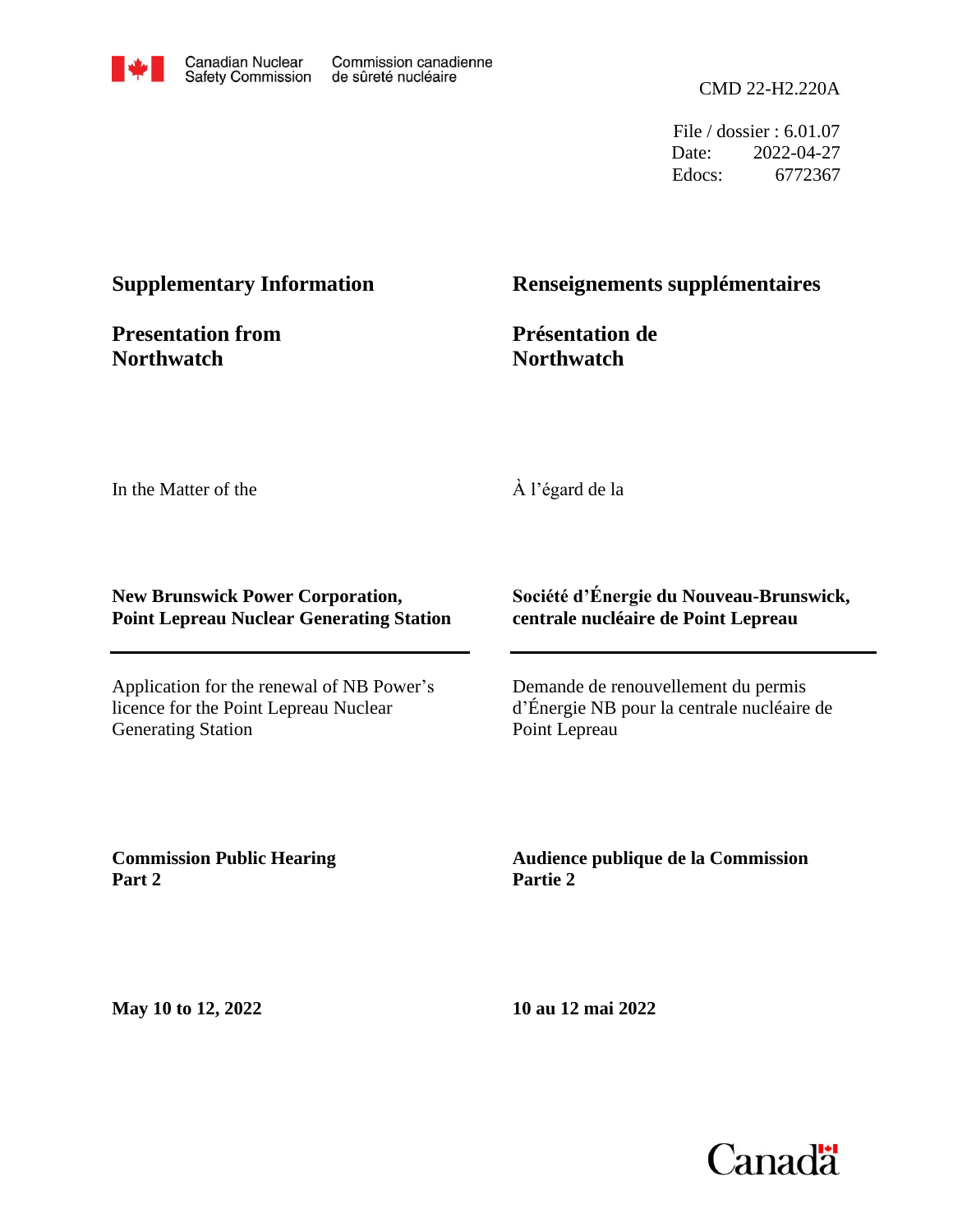AN APPLICATION FROM NEW BRUNSWICK POWER TO RENEW ITS LICENCE FOR THE POINT LEPREAU NUCLEAR GENERATING STATION



Ref. 2022 -H-02 **Northwatch** CMD 22-H2.220 May 2022





Presentation to the Canadian Nuclear Safety Commission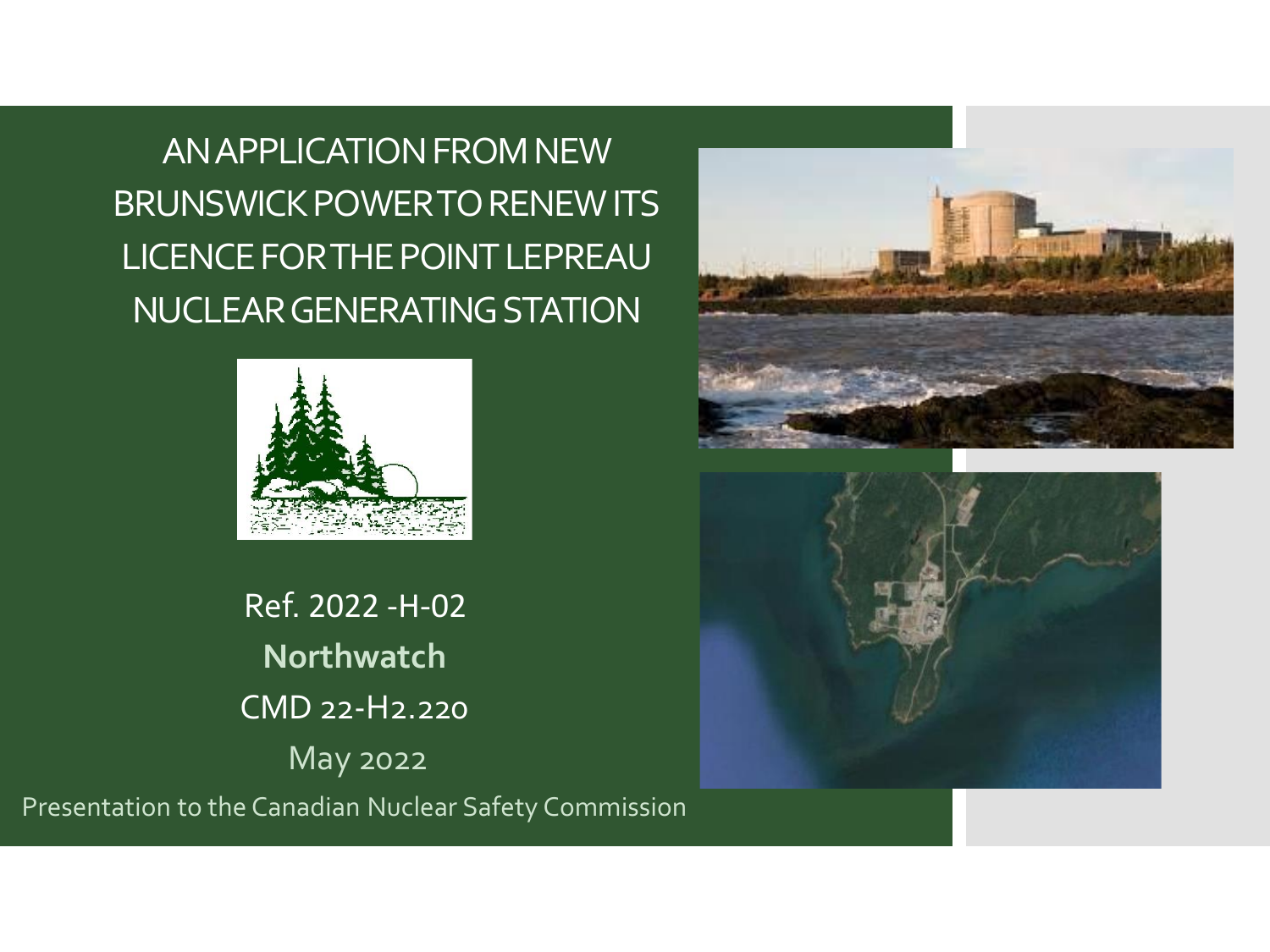- In 2018 NB Power was requested to provide their strategy to address the elevated fuel defect rates
- CNSC concluded that "NB Power has established a response strategy including increased fuel inspections and is working with a third party to address the root cause of the issue"
- CNSC staff have previously acknowledged that fuel defects are a precursor to public dose
- CNSC staff presentation of fuel defects at the Point Lepreau nuclear station understates the problem and omits the risk the fuel defects and associated issues present.
- the damage to the fuel and the "significant threat to the integrity and lifespan of the Point Lepreau Nuclear Generating Station (PLNGS) pressure tubes" are serious matters and should be fully and immediately addressed.

# **FUEL DEFECTS**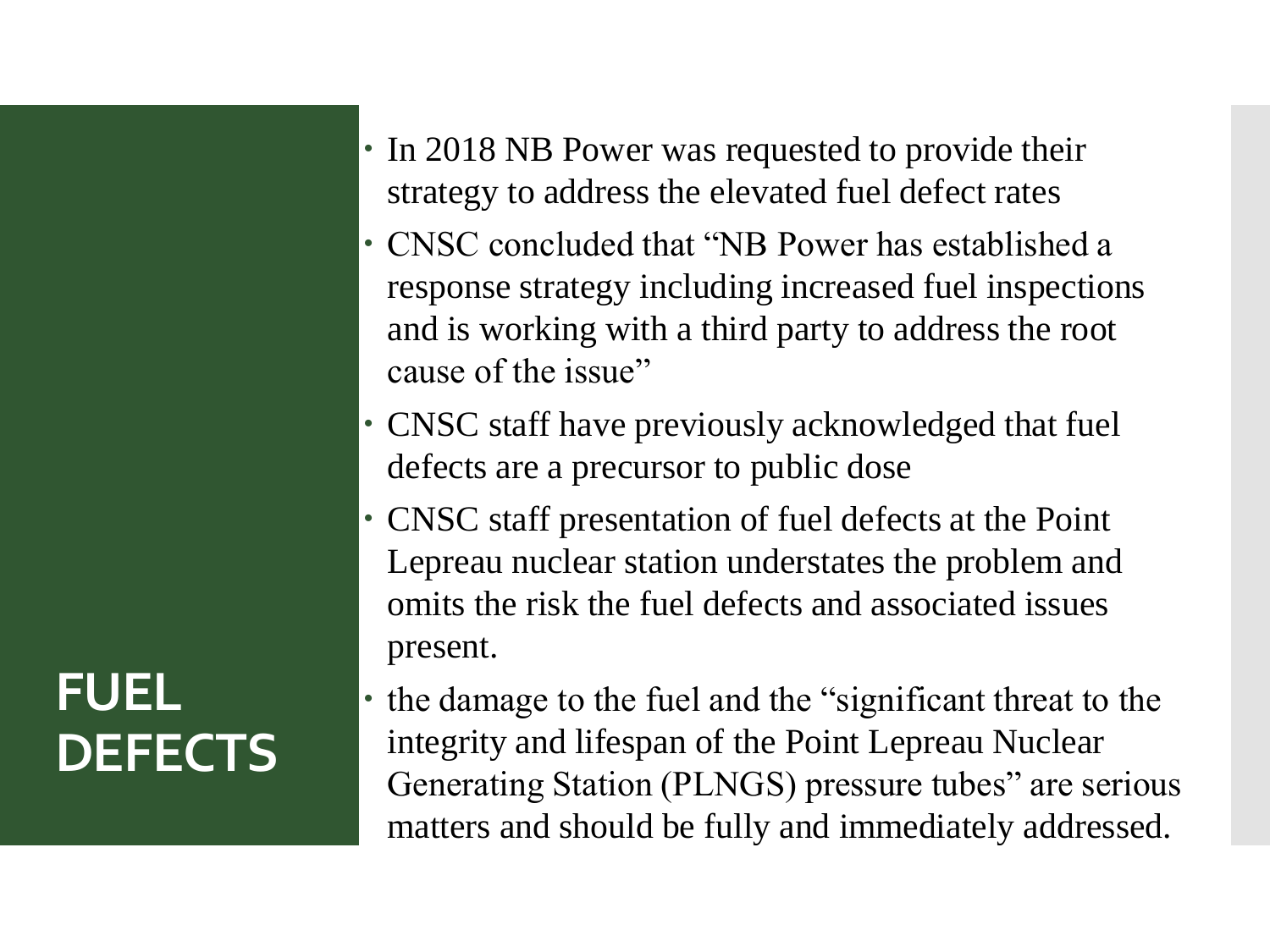# **FUEL DEFECTS**

• **REQUEST:** NB Power should provide a stand-alone report which is made publicly available on the condition of the issues related to the potential presence of foreign material in the primary heat transport system, and related fuel damage and risks to the pressure tubes. The investigation should include the degree and potential consequences of the resulting fuel damage / fuel defects, including over various time frames (short, medium and very long term).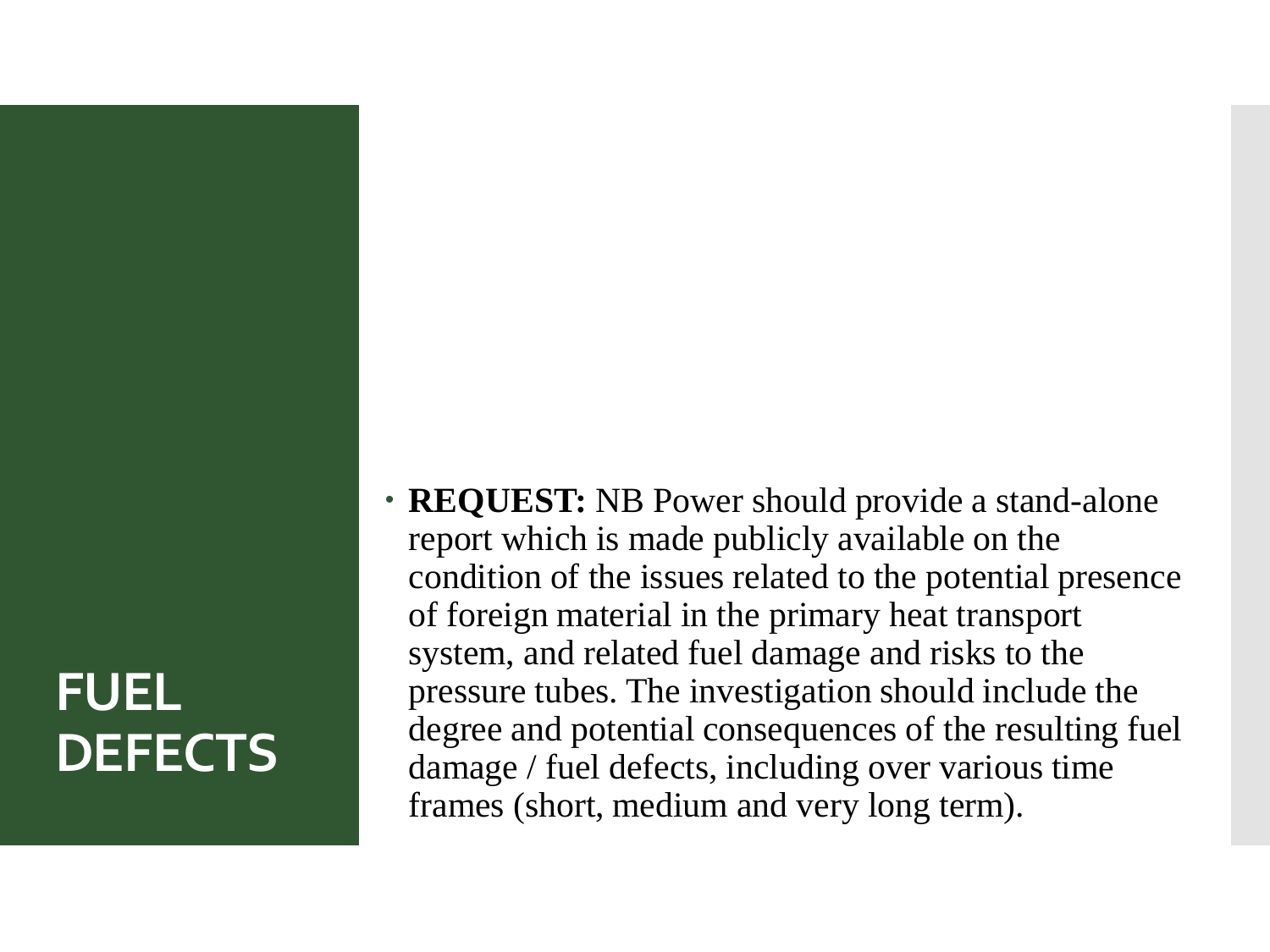**IRRADIATED FUEL WASTE**

- inadequate information has been provided about the status of the irradiated fuel bays, the aging management systems in place for the irradiated fuel bay, or the function and performance of the irradiated fuel bays
- there is no description or even statement of the long-term management strategy for irradiated fuel waste, except a reference to the Nuclear Waste Management Organization (NWMO) having provided cost estimated for the Financial guarantee calculations
- assumed reliance on the NWMO's intended deep geological repository raises multiple issues (project uncertainties, siting uncertainties, transportation and packaging uncertainties)
- According to the NWMO it is the responsibility of each operator to develop the method and technology to transfer the irradiated fuel into transportation containers for the presumed transfer off-site; NB Power not provided this
- Despite all the uncertainties with the NWMO program, NB Power has not developed long term alternatives for the management and isolation of high-level radioactive waste.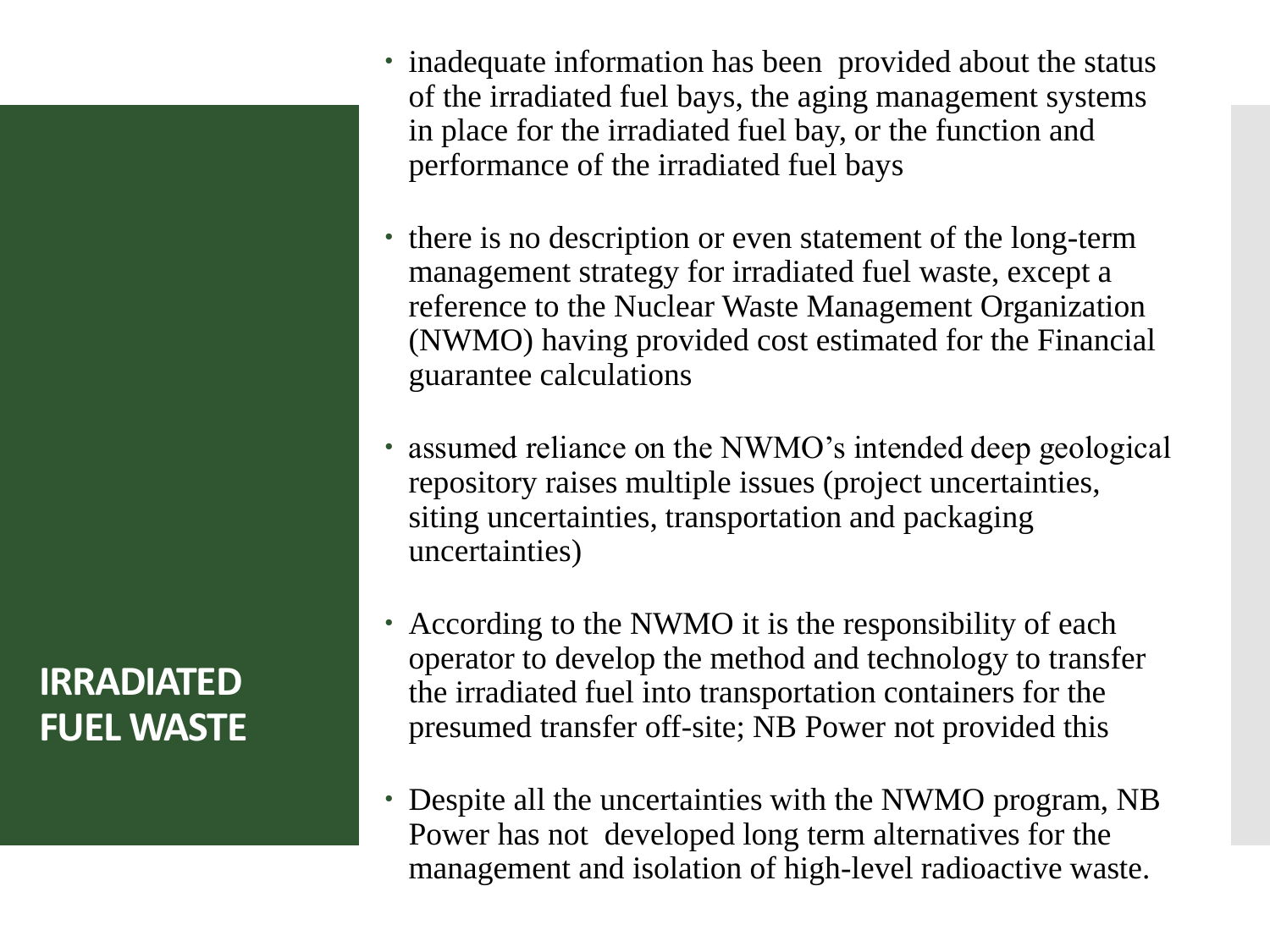## **IRRADIATED FUEL WASTE**

 **REQUEST**: Direct New Brunswick Power to develop as an alternative a plan for extended on-site storage of the irradiated fuel; this alternative should be developed as alternative to off-site shipments, and should include comparative costs and benefits (environmental, social and fiscal) of on-site versus off-site, which incorporate transportation impacts.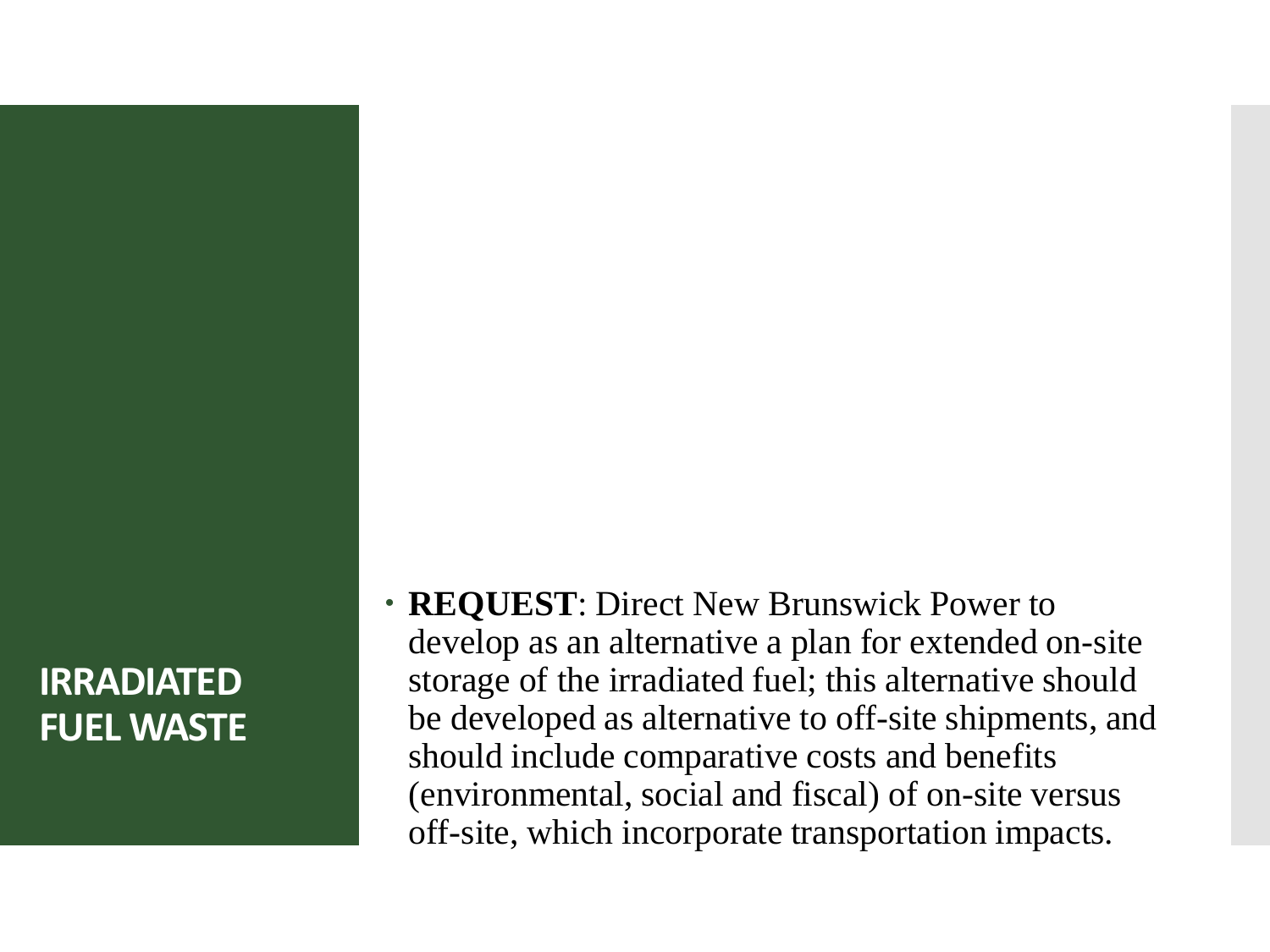**LICENSE TERM REQUEST:** CNSC renew the license for the Point Lepreau PROL for a period not longer than 5 years.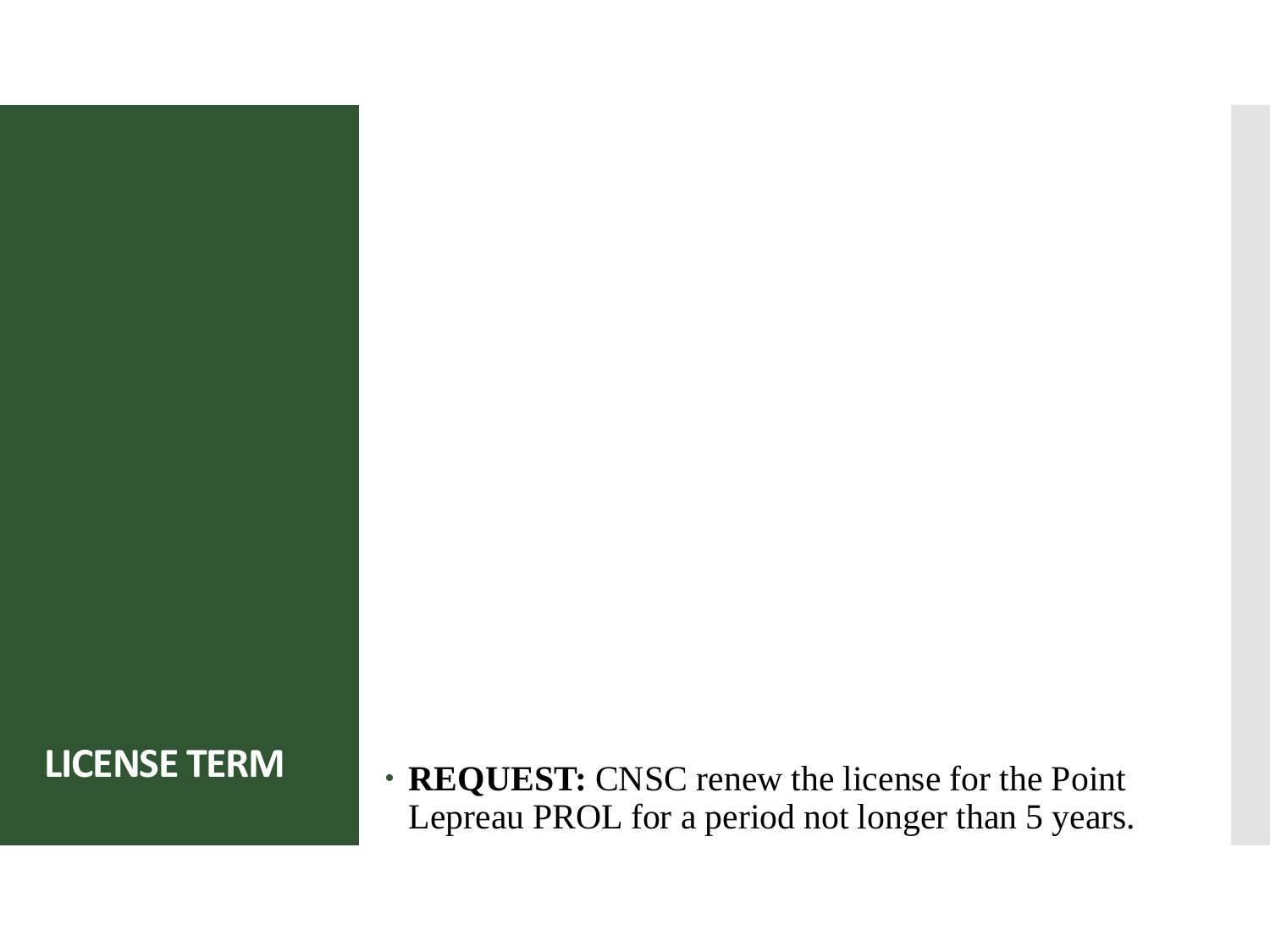## **DELEGATION OF AUTHORITY**

 **REQUEST:** Insert a hold point into the license conditions and require New Brunswick Power to provide a detailed status report on developments since the 2004 approval of the Phase II extension, all of which should be the subject of a public comment opportunity prior to the Commission making its decision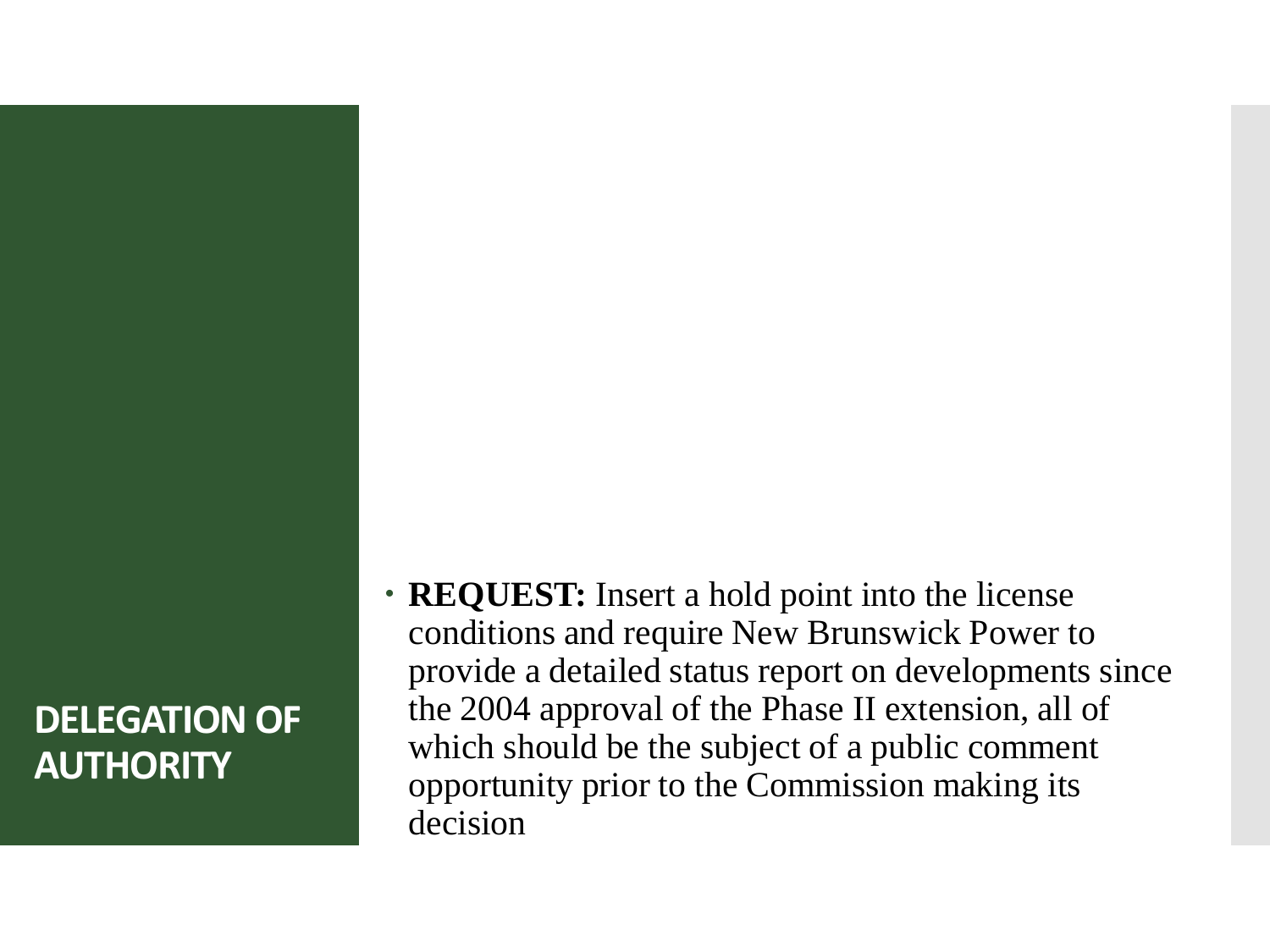## **WORKER DOSE**

- **REQUEST:** that additional details on worker exposure and exposure sources be provided in Regulatory Oversight Report and Commission Member Documents for future license reviews
- **REQUEST:** that dose and exposure levels be presented to include a comparison of exposure levels per worker category, including and for example the comparative levels of exposure for management, supervisors, trades and labourers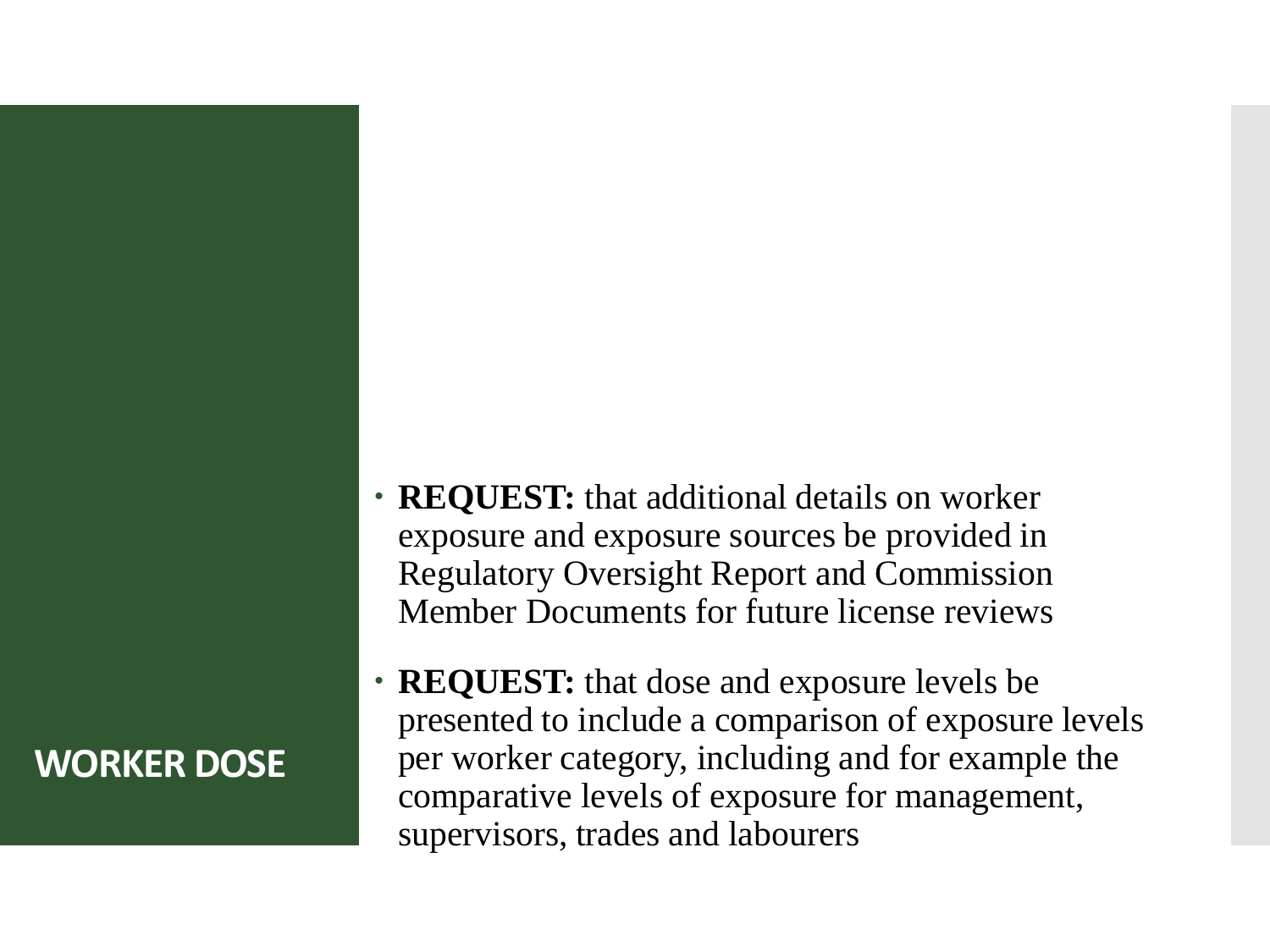**RELEASE OF RADIONUCLIDES TO AIR**

• **REQUEST:** that radiological monitoring results be included in Commission reporting (for example, releases of radionuclides to air), and that radiological releases be given at least commensurate attention, relative to non-radiological releases.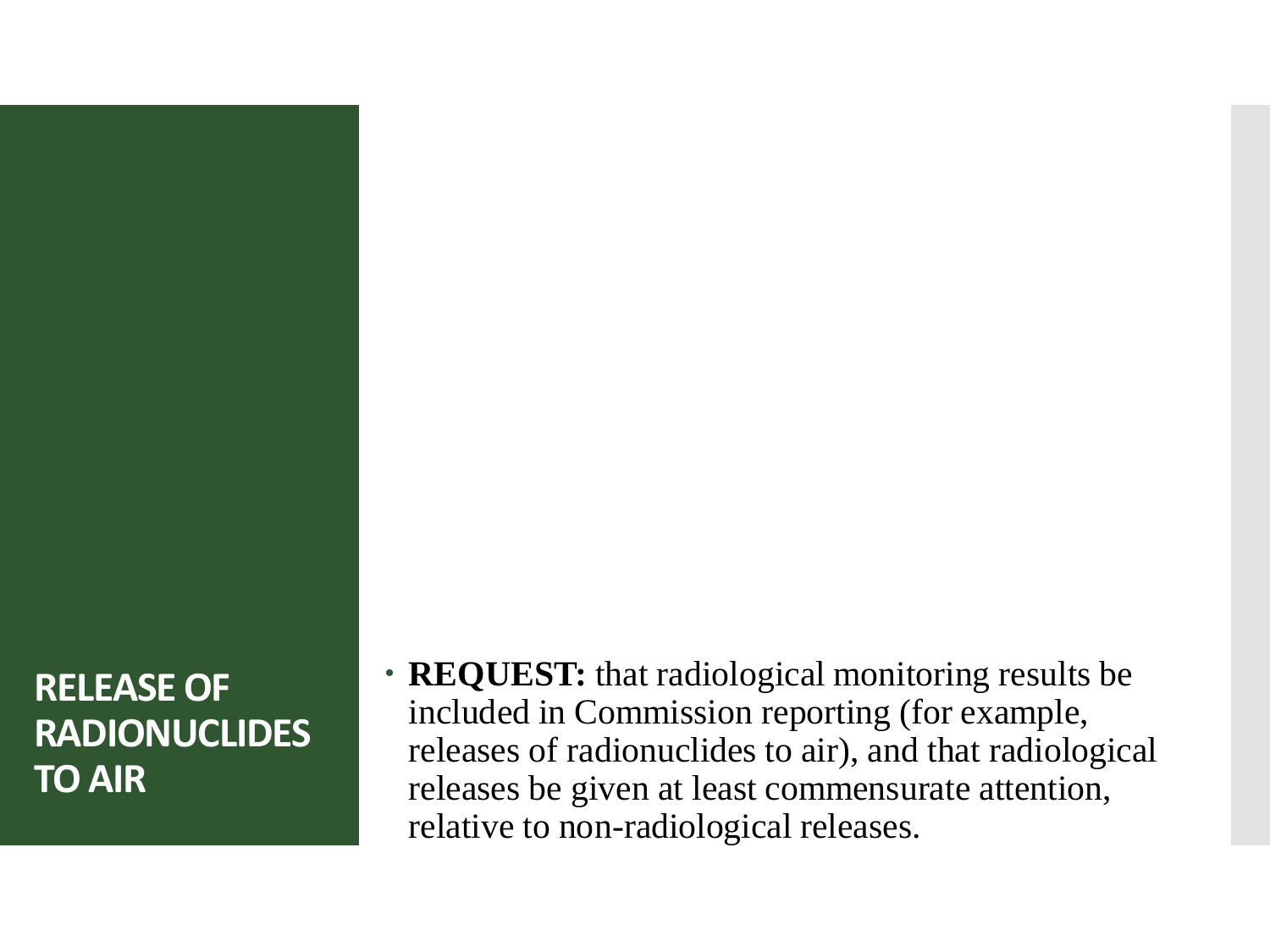Having reviewed New Brunswick Power's Application and supporting attachments, we draw the following conclusions:

- The recommendations set out in earlier sections of this submission should be adopted by the Commission
- New Brunswick Power's request for a 25 year license and CNSC staff's recommendation of a 20 year license should both be rejected; if the Commission determines that the PROL for Point Lepreau is to be renewed, it should be for no longer than a five year term
- **CNSC** staff recommendation that decision-making with respect to Phase II extended of the SWRMF should be rejected; instead, a hold point should be inserted into the license and New Brunswick Power should provide a detailed status report on developments since the 2004 approval of the Phase II extension, all of which should be the subject of a public comment opportunity prior to the Commission making its decision

# **CONCLUSIONS**